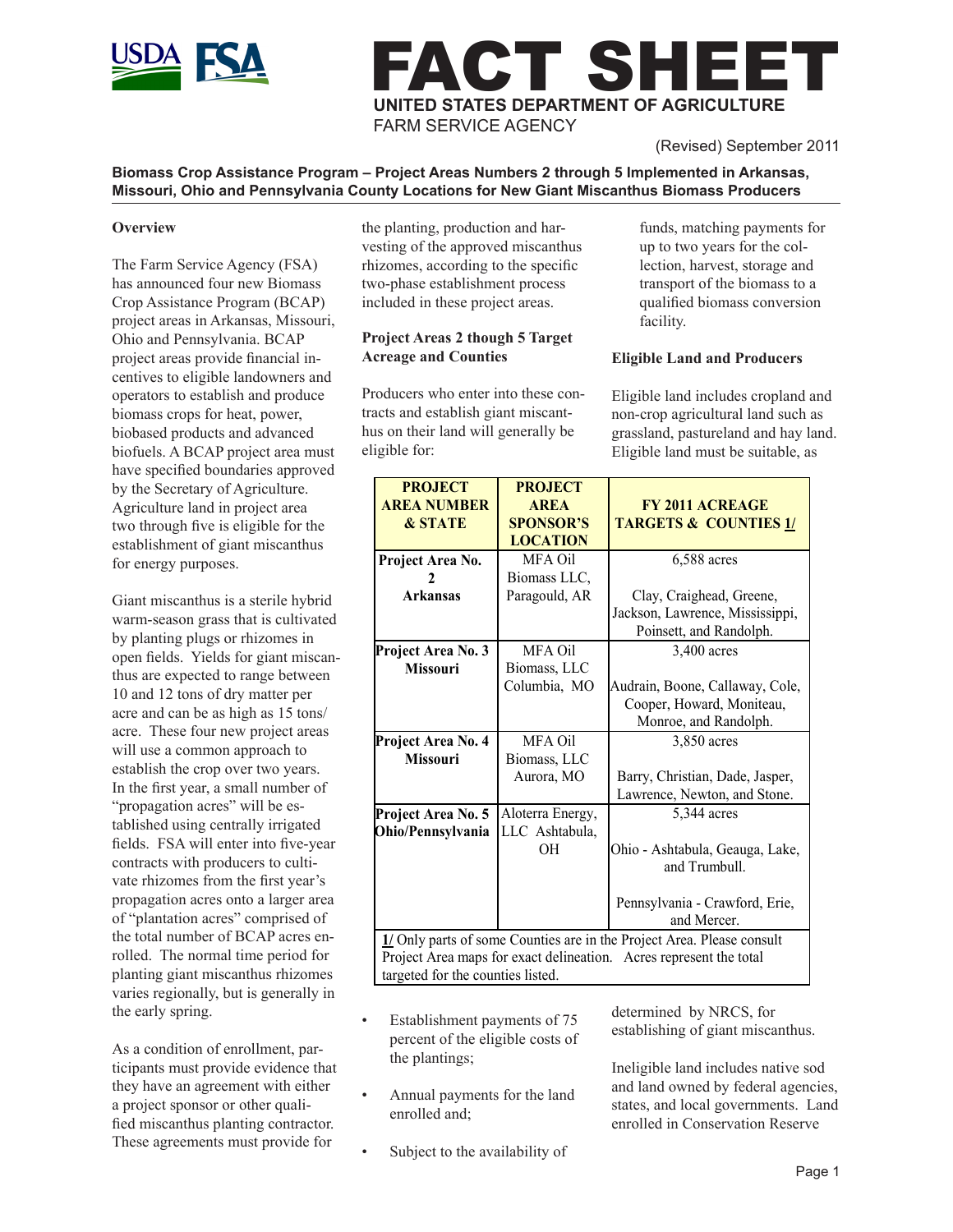Program (CRP), Wetlands Reserve Program (WRP), or Grassland Reserve Program (GRP) contracts is ineligible for enrolment in BCAP. Land enrolled in other programs may also be ineligible depending on the terms and conditions of those programs.

Producers must be in compliance with the highly erodible and wetland compliance provisions of the Food Security Act of 1985, as amended, to be eligible for BCAP. There are no adjusted gross income eligibility requirements or payment limitations for BCAP contracts. Cropland base and yield history are preserved for land enrolled in a BCAP contract. There are no adjusted gross income eligibility requirements or payment limitations for BCAP contracts. Cropland base and yield history are preserved for land enrolled in a BCAP contract.

### **Producer Payments**

Establishment Payments - BCAP participants may qualify for up to 75 percent of the participant's cost of establishing perennial crops on contract acres. These payments will reimburse participants for a part of the cost of site preparation, seed stocks, planting activities and related measures.

Practice measures for conservation or mitigation measures such as buffers and for fencing or related livestock or wildlife control measures will not be eligible for establishment payments.

Annual Payments - Per acre payment rates for land classified by FSA as cropland will be calculated using the posted soil rental rates for CRP. Per acre payment rates for all other eligible non-cropped agricultural land will be based on the posted CRP marginal pastureland rental rate applicable to the county.

Annual Payments Reductions - Producers who enroll land can harvest their miscanthus crops for sale to any biomass conversion facility or any other user. Annual payments will be reduced in the year the eligible crops are harvested or collected from the contract acreage by a percentage of the value of the harvest/collection and any BCAP matching payments. The percentage will vary according to the following table:

| <b>REDUC-</b><br><b>TION</b><br><b>PERCENT</b> | <b>FINAL</b><br><b>CONVERSION</b><br><b>PRODUCT</b>                                                                                                                                                       |
|------------------------------------------------|-----------------------------------------------------------------------------------------------------------------------------------------------------------------------------------------------------------|
| 1 percent                                      | If the eligible crop<br>is delivered to a<br>biomass conversion<br>facility for conversion<br>to cellulosic biofuels<br>as defined by the<br>national Renewable<br>Fuel Standard (40<br>CFR 80.1401).     |
| 10 percent                                     | If the eligible crop<br>is delivered to a<br>biomass conversion<br>facility for conversion<br>to advanced bio-<br>fuel, as defined by the<br>BCAP final rule (7<br>CFR Part 1450).                        |
| 25 percent                                     | If the eligible crop<br>is delivered to a<br>biomass conversion<br>facility for conver-<br>sion to heat, power or<br>biobased products, as<br>defined by the BCAP<br>final rule (7 CFR Part<br>1450).     |
| 100 percent                                    | If the eligible crop<br>is used for a purpose<br>other than conver-<br>sion to heat, power,<br>biobased product or<br>advanced biofuels, as<br>defined by the BCAP<br>final rule (7 CFR Part<br>$1450$ ). |

All uses of plant material removed from contract acreage, including material used for commercial seed sales, grazing, gleaning or similar uses will trigger reductions in annual payments. FSA will require

all participants to keep and submit accurate records of the disposition and/or sale of all materials removed from contract acreage.

Matching Payments - Subject to the availability of funds, BCAP participants also may qualify for matching payments when they deliver biomass to a qualified biomass conversion facility. These matching payments are provided for the collection, harvest, storage and transport of eligible biomass materials to qualified biomass conversion facilities. The duration of matching payments is limited to two years per producer, with a matching rate of \$1 per \$1 received, up to \$45 per dry ton.

Matching payments are not part of the BCAP contract, but a percentage of matching payments will be deducted from the annual rental payment in the year the eligible crops are harvested or collected from the contract acreage as mentioned above.

#### **Producer Participation**

Enrollment periods will be announced by FSA. Approvals during the period will be made on a continuous basis, subject to funding availability. Enrollment applications will be taken at USDA Service Centers where the enrolled acres are administered.

# **Conservation Plans and Harvesting/Handling Requirements**

Before FSA approves a BCAP contract, the participants will be required to obtain a conservation plan (CPO) developed by NRCS and must be approved by the local Soil and Water Conservation District and FSA.

Harvesting giant miscanthus from plantation acreage is generally expected between Dec. 1 and April 15 each year after plant moisture levels